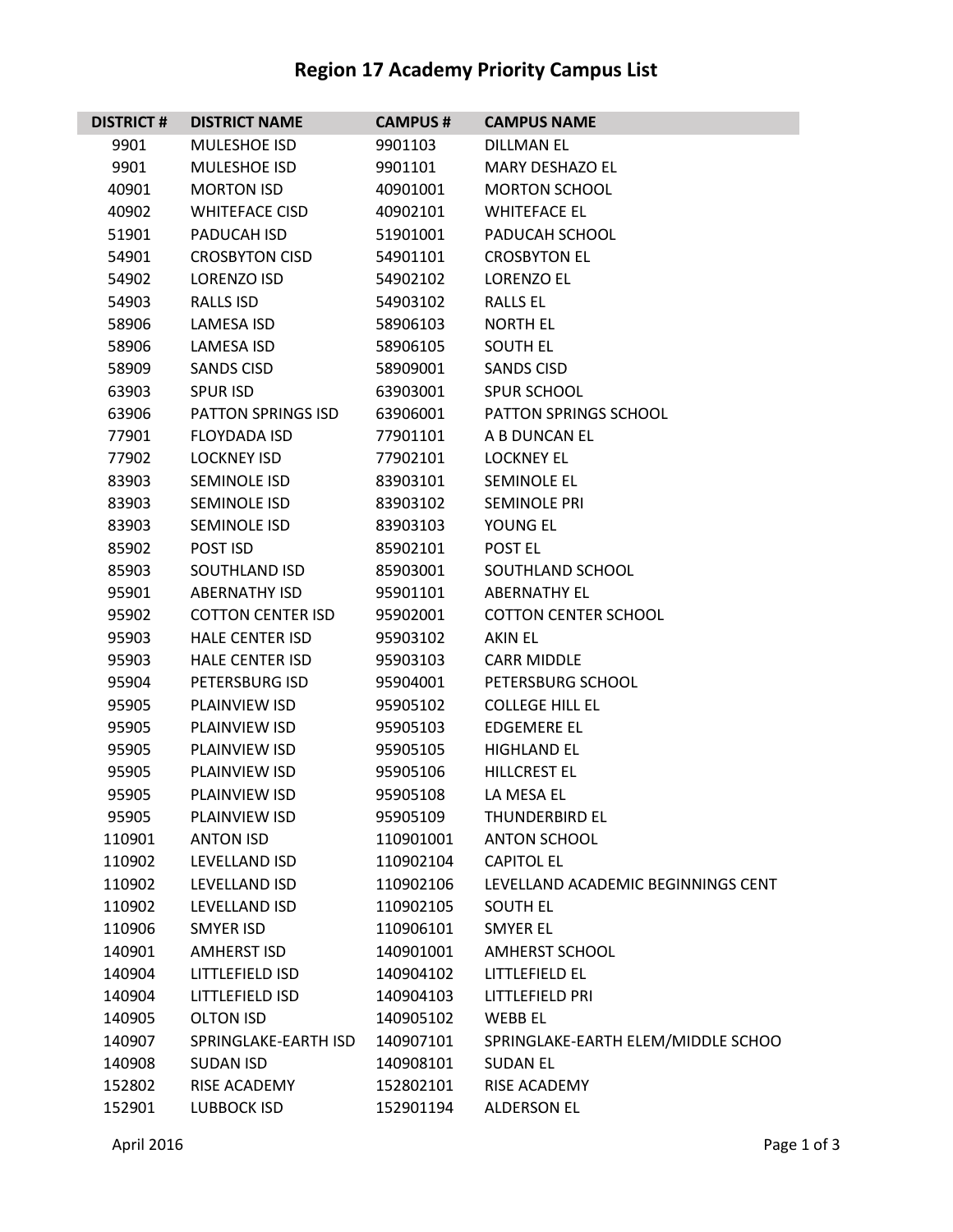## **Region 17 Academy Priority Campus List**

| <b>DISTRICT#</b>                                                                                                                                                                                                                             | <b>DISTRICT NAME</b>                                                                                                                                                                                                                                                                                                                                                                                                                                                                                                | <b>CAMPUS#</b>                                                                                                                                                                                                                                                                                                       | <b>CAMPUS NAME</b>                                                                                                                                                                                                                                                                                                                                                                                                                                                                                                                                              |
|----------------------------------------------------------------------------------------------------------------------------------------------------------------------------------------------------------------------------------------------|---------------------------------------------------------------------------------------------------------------------------------------------------------------------------------------------------------------------------------------------------------------------------------------------------------------------------------------------------------------------------------------------------------------------------------------------------------------------------------------------------------------------|----------------------------------------------------------------------------------------------------------------------------------------------------------------------------------------------------------------------------------------------------------------------------------------------------------------------|-----------------------------------------------------------------------------------------------------------------------------------------------------------------------------------------------------------------------------------------------------------------------------------------------------------------------------------------------------------------------------------------------------------------------------------------------------------------------------------------------------------------------------------------------------------------|
| 152901                                                                                                                                                                                                                                       | LUBBOCK ISD                                                                                                                                                                                                                                                                                                                                                                                                                                                                                                         | 152901155                                                                                                                                                                                                                                                                                                            | <b>BAYLESS EL</b>                                                                                                                                                                                                                                                                                                                                                                                                                                                                                                                                               |
| 152901                                                                                                                                                                                                                                       | LUBBOCK ISD                                                                                                                                                                                                                                                                                                                                                                                                                                                                                                         | 152901156                                                                                                                                                                                                                                                                                                            | <b>BEAN EL</b>                                                                                                                                                                                                                                                                                                                                                                                                                                                                                                                                                  |
| 152901                                                                                                                                                                                                                                       | <b>LUBBOCK ISD</b>                                                                                                                                                                                                                                                                                                                                                                                                                                                                                                  | 152901157                                                                                                                                                                                                                                                                                                            | <b>BOWIE EL</b>                                                                                                                                                                                                                                                                                                                                                                                                                                                                                                                                                 |
| 152901                                                                                                                                                                                                                                       | LUBBOCK ISD                                                                                                                                                                                                                                                                                                                                                                                                                                                                                                         | 152901159                                                                                                                                                                                                                                                                                                            | <b>BROWN EL</b>                                                                                                                                                                                                                                                                                                                                                                                                                                                                                                                                                 |
| 152901                                                                                                                                                                                                                                       | <b>LUBBOCK ISD</b>                                                                                                                                                                                                                                                                                                                                                                                                                                                                                                  | 152901192                                                                                                                                                                                                                                                                                                            | <b>CENTENNIAL EL</b>                                                                                                                                                                                                                                                                                                                                                                                                                                                                                                                                            |
| 152901                                                                                                                                                                                                                                       | LUBBOCK ISD                                                                                                                                                                                                                                                                                                                                                                                                                                                                                                         | 152901160                                                                                                                                                                                                                                                                                                            | <b>DUPRE EL</b>                                                                                                                                                                                                                                                                                                                                                                                                                                                                                                                                                 |
| 152901                                                                                                                                                                                                                                       | LUBBOCK ISD                                                                                                                                                                                                                                                                                                                                                                                                                                                                                                         | 152901196                                                                                                                                                                                                                                                                                                            | <b>ERVIN EL</b>                                                                                                                                                                                                                                                                                                                                                                                                                                                                                                                                                 |
| 152901                                                                                                                                                                                                                                       | <b>LUBBOCK ISD</b>                                                                                                                                                                                                                                                                                                                                                                                                                                                                                                  | 152901161                                                                                                                                                                                                                                                                                                            | <b>GUADALUPE EL</b>                                                                                                                                                                                                                                                                                                                                                                                                                                                                                                                                             |
| 152901                                                                                                                                                                                                                                       | LUBBOCK ISD                                                                                                                                                                                                                                                                                                                                                                                                                                                                                                         | 152901162                                                                                                                                                                                                                                                                                                            | <b>HARDWICK EL</b>                                                                                                                                                                                                                                                                                                                                                                                                                                                                                                                                              |
| 152901                                                                                                                                                                                                                                       | LUBBOCK ISD                                                                                                                                                                                                                                                                                                                                                                                                                                                                                                         | 152901163                                                                                                                                                                                                                                                                                                            | <b>HARWELL EL</b>                                                                                                                                                                                                                                                                                                                                                                                                                                                                                                                                               |
| 152901                                                                                                                                                                                                                                       | LUBBOCK ISD                                                                                                                                                                                                                                                                                                                                                                                                                                                                                                         | 152901165                                                                                                                                                                                                                                                                                                            | <b>HODGES EL</b>                                                                                                                                                                                                                                                                                                                                                                                                                                                                                                                                                |
| 152901                                                                                                                                                                                                                                       | LUBBOCK ISD                                                                                                                                                                                                                                                                                                                                                                                                                                                                                                         | 152901168                                                                                                                                                                                                                                                                                                            | <b>JACKSON EL</b>                                                                                                                                                                                                                                                                                                                                                                                                                                                                                                                                               |
| 152901                                                                                                                                                                                                                                       | <b>LUBBOCK ISD</b>                                                                                                                                                                                                                                                                                                                                                                                                                                                                                                  | 152901170                                                                                                                                                                                                                                                                                                            | <b>MAEDGEN EL</b>                                                                                                                                                                                                                                                                                                                                                                                                                                                                                                                                               |
| 152901                                                                                                                                                                                                                                       | LUBBOCK ISD                                                                                                                                                                                                                                                                                                                                                                                                                                                                                                         | 152901169                                                                                                                                                                                                                                                                                                            | <b>MCWHORTER EL</b>                                                                                                                                                                                                                                                                                                                                                                                                                                                                                                                                             |
| 152901                                                                                                                                                                                                                                       | LUBBOCK ISD                                                                                                                                                                                                                                                                                                                                                                                                                                                                                                         | 152901174                                                                                                                                                                                                                                                                                                            | <b>OVERTON EL</b>                                                                                                                                                                                                                                                                                                                                                                                                                                                                                                                                               |
| 152901                                                                                                                                                                                                                                       | LUBBOCK ISD                                                                                                                                                                                                                                                                                                                                                                                                                                                                                                         | 152901176                                                                                                                                                                                                                                                                                                            | <b>PARSONS EL</b>                                                                                                                                                                                                                                                                                                                                                                                                                                                                                                                                               |
| 152901                                                                                                                                                                                                                                       | LUBBOCK ISD                                                                                                                                                                                                                                                                                                                                                                                                                                                                                                         | 152901177                                                                                                                                                                                                                                                                                                            | RAMIREZ CHARTER SCHOOL                                                                                                                                                                                                                                                                                                                                                                                                                                                                                                                                          |
| 152901                                                                                                                                                                                                                                       | <b>LUBBOCK ISD</b>                                                                                                                                                                                                                                                                                                                                                                                                                                                                                                  | 152901193                                                                                                                                                                                                                                                                                                            | <b>ROBERTS EL</b>                                                                                                                                                                                                                                                                                                                                                                                                                                                                                                                                               |
| 152901                                                                                                                                                                                                                                       | LUBBOCK ISD                                                                                                                                                                                                                                                                                                                                                                                                                                                                                                         | 152901178                                                                                                                                                                                                                                                                                                            | <b>RUSH EL</b>                                                                                                                                                                                                                                                                                                                                                                                                                                                                                                                                                  |
| 152901                                                                                                                                                                                                                                       | LUBBOCK ISD                                                                                                                                                                                                                                                                                                                                                                                                                                                                                                         | 152901180                                                                                                                                                                                                                                                                                                            | <b>STEWART EL</b>                                                                                                                                                                                                                                                                                                                                                                                                                                                                                                                                               |
|                                                                                                                                                                                                                                              |                                                                                                                                                                                                                                                                                                                                                                                                                                                                                                                     |                                                                                                                                                                                                                                                                                                                      |                                                                                                                                                                                                                                                                                                                                                                                                                                                                                                                                                                 |
|                                                                                                                                                                                                                                              |                                                                                                                                                                                                                                                                                                                                                                                                                                                                                                                     |                                                                                                                                                                                                                                                                                                                      |                                                                                                                                                                                                                                                                                                                                                                                                                                                                                                                                                                 |
|                                                                                                                                                                                                                                              |                                                                                                                                                                                                                                                                                                                                                                                                                                                                                                                     |                                                                                                                                                                                                                                                                                                                      |                                                                                                                                                                                                                                                                                                                                                                                                                                                                                                                                                                 |
|                                                                                                                                                                                                                                              |                                                                                                                                                                                                                                                                                                                                                                                                                                                                                                                     |                                                                                                                                                                                                                                                                                                                      |                                                                                                                                                                                                                                                                                                                                                                                                                                                                                                                                                                 |
|                                                                                                                                                                                                                                              |                                                                                                                                                                                                                                                                                                                                                                                                                                                                                                                     |                                                                                                                                                                                                                                                                                                                      |                                                                                                                                                                                                                                                                                                                                                                                                                                                                                                                                                                 |
|                                                                                                                                                                                                                                              |                                                                                                                                                                                                                                                                                                                                                                                                                                                                                                                     |                                                                                                                                                                                                                                                                                                                      |                                                                                                                                                                                                                                                                                                                                                                                                                                                                                                                                                                 |
|                                                                                                                                                                                                                                              |                                                                                                                                                                                                                                                                                                                                                                                                                                                                                                                     |                                                                                                                                                                                                                                                                                                                      |                                                                                                                                                                                                                                                                                                                                                                                                                                                                                                                                                                 |
|                                                                                                                                                                                                                                              |                                                                                                                                                                                                                                                                                                                                                                                                                                                                                                                     |                                                                                                                                                                                                                                                                                                                      |                                                                                                                                                                                                                                                                                                                                                                                                                                                                                                                                                                 |
|                                                                                                                                                                                                                                              |                                                                                                                                                                                                                                                                                                                                                                                                                                                                                                                     |                                                                                                                                                                                                                                                                                                                      |                                                                                                                                                                                                                                                                                                                                                                                                                                                                                                                                                                 |
|                                                                                                                                                                                                                                              |                                                                                                                                                                                                                                                                                                                                                                                                                                                                                                                     |                                                                                                                                                                                                                                                                                                                      |                                                                                                                                                                                                                                                                                                                                                                                                                                                                                                                                                                 |
|                                                                                                                                                                                                                                              |                                                                                                                                                                                                                                                                                                                                                                                                                                                                                                                     |                                                                                                                                                                                                                                                                                                                      |                                                                                                                                                                                                                                                                                                                                                                                                                                                                                                                                                                 |
|                                                                                                                                                                                                                                              |                                                                                                                                                                                                                                                                                                                                                                                                                                                                                                                     |                                                                                                                                                                                                                                                                                                                      |                                                                                                                                                                                                                                                                                                                                                                                                                                                                                                                                                                 |
|                                                                                                                                                                                                                                              |                                                                                                                                                                                                                                                                                                                                                                                                                                                                                                                     |                                                                                                                                                                                                                                                                                                                      |                                                                                                                                                                                                                                                                                                                                                                                                                                                                                                                                                                 |
|                                                                                                                                                                                                                                              |                                                                                                                                                                                                                                                                                                                                                                                                                                                                                                                     |                                                                                                                                                                                                                                                                                                                      |                                                                                                                                                                                                                                                                                                                                                                                                                                                                                                                                                                 |
|                                                                                                                                                                                                                                              |                                                                                                                                                                                                                                                                                                                                                                                                                                                                                                                     |                                                                                                                                                                                                                                                                                                                      |                                                                                                                                                                                                                                                                                                                                                                                                                                                                                                                                                                 |
|                                                                                                                                                                                                                                              |                                                                                                                                                                                                                                                                                                                                                                                                                                                                                                                     |                                                                                                                                                                                                                                                                                                                      |                                                                                                                                                                                                                                                                                                                                                                                                                                                                                                                                                                 |
|                                                                                                                                                                                                                                              |                                                                                                                                                                                                                                                                                                                                                                                                                                                                                                                     |                                                                                                                                                                                                                                                                                                                      |                                                                                                                                                                                                                                                                                                                                                                                                                                                                                                                                                                 |
|                                                                                                                                                                                                                                              |                                                                                                                                                                                                                                                                                                                                                                                                                                                                                                                     |                                                                                                                                                                                                                                                                                                                      |                                                                                                                                                                                                                                                                                                                                                                                                                                                                                                                                                                 |
|                                                                                                                                                                                                                                              |                                                                                                                                                                                                                                                                                                                                                                                                                                                                                                                     |                                                                                                                                                                                                                                                                                                                      |                                                                                                                                                                                                                                                                                                                                                                                                                                                                                                                                                                 |
|                                                                                                                                                                                                                                              |                                                                                                                                                                                                                                                                                                                                                                                                                                                                                                                     |                                                                                                                                                                                                                                                                                                                      |                                                                                                                                                                                                                                                                                                                                                                                                                                                                                                                                                                 |
|                                                                                                                                                                                                                                              |                                                                                                                                                                                                                                                                                                                                                                                                                                                                                                                     |                                                                                                                                                                                                                                                                                                                      |                                                                                                                                                                                                                                                                                                                                                                                                                                                                                                                                                                 |
|                                                                                                                                                                                                                                              |                                                                                                                                                                                                                                                                                                                                                                                                                                                                                                                     |                                                                                                                                                                                                                                                                                                                      |                                                                                                                                                                                                                                                                                                                                                                                                                                                                                                                                                                 |
|                                                                                                                                                                                                                                              |                                                                                                                                                                                                                                                                                                                                                                                                                                                                                                                     |                                                                                                                                                                                                                                                                                                                      |                                                                                                                                                                                                                                                                                                                                                                                                                                                                                                                                                                 |
| 152901<br>152901<br>152901<br>152901<br>152901<br>152901<br>152902<br>152902<br>152903<br>152903<br>152907<br>152907<br>152907<br>152908<br>152909<br>153903<br>153904<br>153907<br>173901<br>223901<br>223901<br>223902<br>223904<br>251901 | LUBBOCK ISD<br>LUBBOCK ISD<br><b>LUBBOCK ISD</b><br>LUBBOCK ISD<br><b>LUBBOCK ISD</b><br>LUBBOCK ISD<br>NEW DEAL ISD<br><b>NEW DEAL ISD</b><br><b>SLATON ISD</b><br><b>SLATON ISD</b><br><b>FRENSHIP ISD</b><br><b>FRENSHIP ISD</b><br><b>FRENSHIP ISD</b><br>ROOSEVELT ISD<br><b>SHALLOWATER ISD</b><br>O'DONNELL ISD<br><b>TAHOKA ISD</b><br><b>WILSON ISD</b><br><b>MOTLEY COUNTY ISD</b><br><b>BROWNFIELD ISD</b><br><b>BROWNFIELD ISD</b><br><b>MEADOW ISD</b><br><b>WELLMAN-UNION CISD</b><br>DENVER CITY ISD | 152901183<br>152901184<br>152901186<br>152901188<br>152901190<br>152901191<br>152902101<br>152902041<br>152903103<br>152903101<br>152907109<br>152907105<br>152907106<br>152908101<br>152909101<br>153903001<br>153904101<br>153907001<br>173901001<br>223901101<br>223901102<br>223902001<br>223904001<br>251901104 | <b>WATERS EL</b><br><b>WESTER EL</b><br><b>WHEELOCK EL</b><br><b>WILLIAMS EL</b><br><b>WOLFFARTH EL</b><br><b>WRIGHT EL</b><br><b>NEW DEAL EL</b><br><b>NEW DEAL MIDDLE</b><br><b>CATHELENE THOMAS EL</b><br><b>STEPHEN F AUSTIN PRI</b><br><b>LEGACY EL</b><br><b>WESTWIND EL</b><br><b>WILLOW BEND EL</b><br><b>ROOSEVELT EL</b><br>SHALLOWATER EL<br>O'DONNELL SCHOOL<br>TAHOKA EL<br><b>WILSON SCHOOL</b><br>MOTLEY COUNTY SCHOOL<br><b>COLONIAL HEIGHTS EL</b><br>OAK GROVE EL<br><b>MEADOW SCHOOL</b><br><b>WELLMAN-UNION SCHOOL</b><br><b>DODSON PRI</b> |